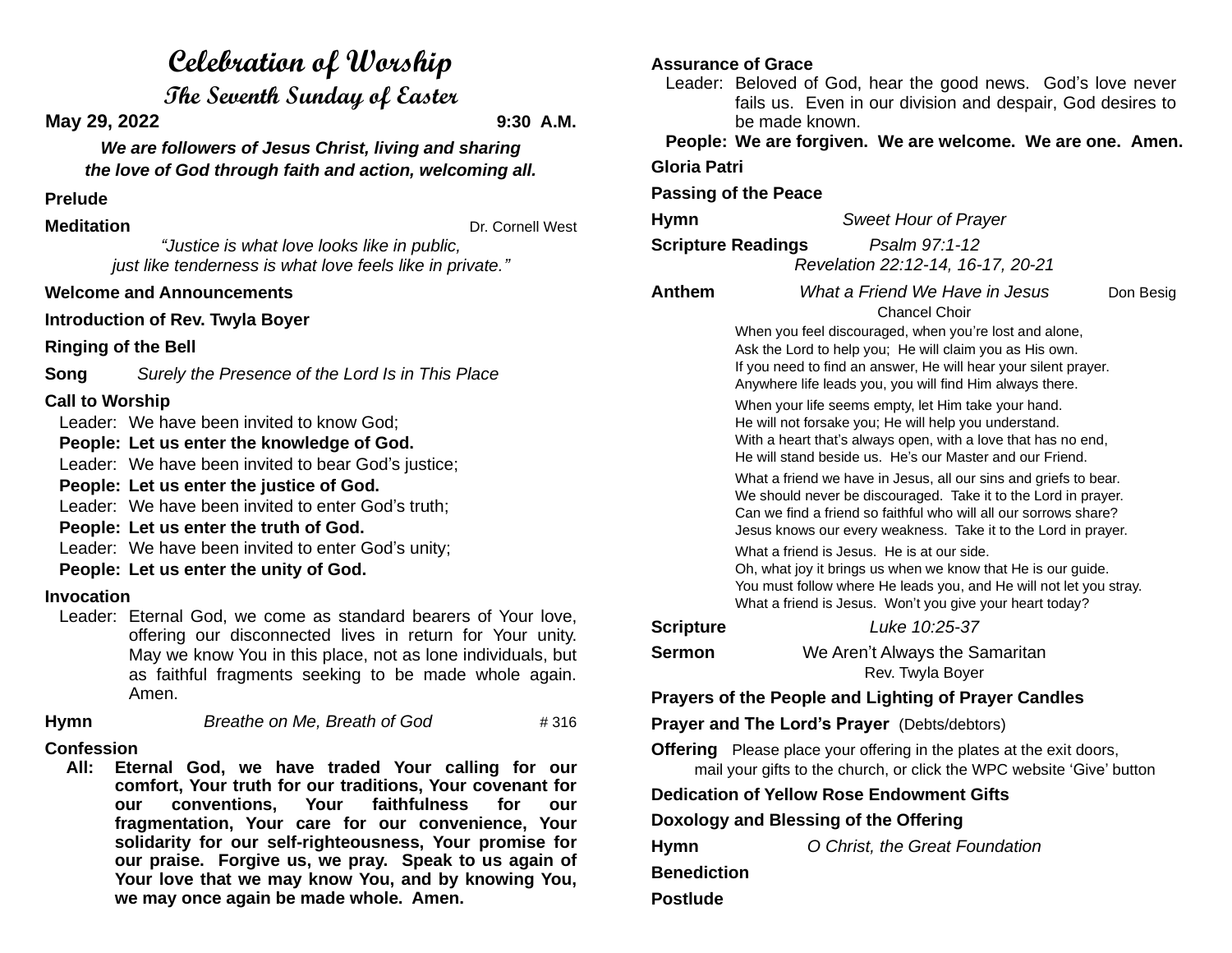# **Surely the Presence of the Lord Is in This Place**

Surely the presence of the Lord is in this place; I can feel His mighty power and His grace. I can hear the brush of angel's wings; I see glory on each face. Surely the presence of the Lord is in this place.

# **Breathe on Me, Breath of God**

Breathe on me, Breath of God, fill me with life anew, That I may love what Thou dost love, and do what Thou wouldst do.

Breathe on me, Breath of God until my heart is pure, Until with Thee I will one will to do and to endure.

Breathe on me, Breath of God till I am wholly Thine, Until this earthly part of me glows with Thy fire divine.

Breathe on me, Breath of God, so shall I never die, But live with Thee the perfect life of Thine eternity.

#### **Gloria Patri**

Glory be to the Father, and to the Son and to the Holy Ghost. As it was in the beginning is now and ever shall be, World without end. Amen. Amen.

# **Sweet Hour of Prayer**

Sweet hour of prayer, sweet hour of prayer, that calls me from a world of care, And bids me at my Father's throne make all my wants and wishes known. In seasons of distress and grief my soul has often found relief, And oft escaped the tempter's snare by thy return, sweet hour of prayer.

Sweet hour of prayer, sweet hour of prayer, Thy wings shall my petition bear To Him whose truth and faithfulness engage the waiting soul to bless. And since He bids me seek His face, believe His Word and trust His grace, I'll cast on Him my every care, and wait for thee, sweet hour of prayer.

#### **Doxology**

Praise God from whom all blessings flow; Praise Christ, all people here below; Praise Holy Spirit evermore; Praise Triune God, whom we adore. Amen.

# **O Christ, the Great Foundation**

O Christ, the great foundation on which your people stand to preach your true salvation in every age and land, Pour out your Holy Spirit to make us strong and pure, to keep the faith unbroken as long as worlds endure.

Baptized in one confession, one church in all the earth, we bear our Lord's impression, the sign of second birth. One holy people gathered in love beyond our own,

by grace we were invited; by grace we make you known.

Where tyrants' hold is tightened, where strong devour the weak, where innocents are frightened, the righteous fear to speak. There let your church awaking attack the powers of sin and all their ramparts breaking, with you the victory win.

This is the moment glorious when he who once was dead shall lead his church victorious, their champion and their head. The Lord of all creation his heavenly kingdom brings: the final consummation, the glory of all things.

**\* \* \* \* \***

#### **MEMORY VERSE**

*"For the Spirit God gave does not make us timid, but gives us power, love and self-discipline."*

 *II Timothy 1:7*

#### **LECTIONARY PASSAGES**

|               | Today, May 29th            | Next Sunday, June 5 |
|---------------|----------------------------|---------------------|
| Old Testament | Il Kings $2:1-15$          | Genesis 11:1-9      |
| Psalm         | Psalm 2                    | Psalm 104:24-34     |
| New Testament | <b>Revelation 22:12-21</b> | Romans 8:14-17      |
| Gospel        | John 17:20-26              | John 14:8-17, 25-27 |
|               |                            |                     |

**\* \* \* \* \***